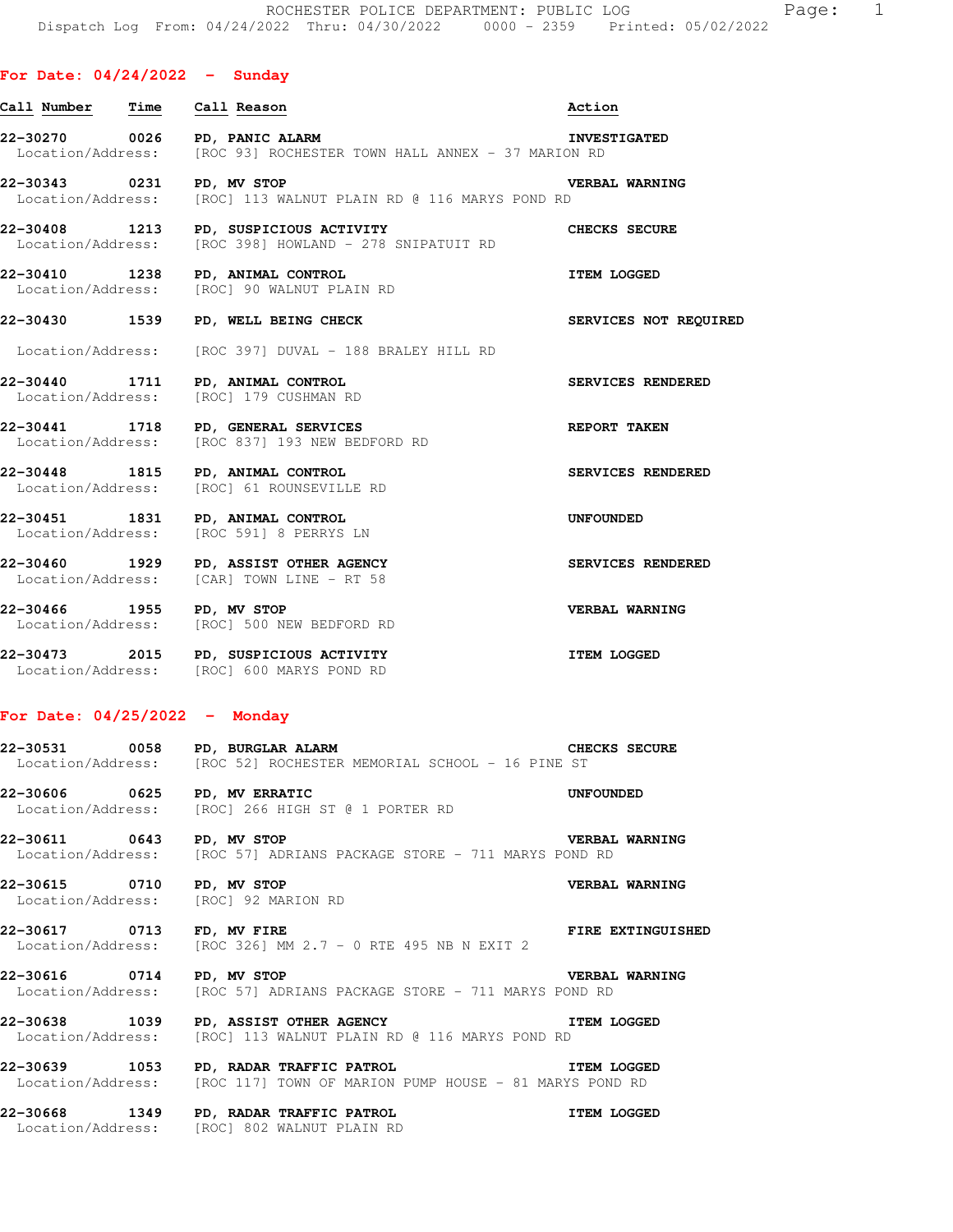|                                                                     | ROCHESTER POLICE DEPARTMENT: PUBLIC LOG<br>Dispatch Log From: 04/24/2022 Thru: 04/30/2022 0000 - 2359 Printed: 05/02/2022          | Page: 2                   |  |
|---------------------------------------------------------------------|------------------------------------------------------------------------------------------------------------------------------------|---------------------------|--|
|                                                                     | 22-30692 1615 FD, M/A ROC BRUSH BREAKER FIRE EXTINGUISHED<br>Location/Address: [FRE] INNOVATION WAY                                |                           |  |
| 22-30706 1713 PD, MV STOP                                           | Location/Address: [ROC] 1 NEGUS WAY @ 395 BRALEY HILL RD                                                                           | CITATION ISSUED           |  |
|                                                                     | 22-30709 1735 PD, RADAR TRAFFIC PATROL<br>Location/Address: [ROC 269] NIEMI - 514 SNIPATUIT RD                                     | <b>CHECKS SECURE</b>      |  |
|                                                                     | 22-30720 1818 PD, GENERAL SERVICES<br><b>Example 2018</b> ARREST<br>Location/Address: [ROC] 169 BRALEY HILL RD @ 1 ASHLEY BROOK LN |                           |  |
| For Date: 04/26/2022 - Tuesday                                      |                                                                                                                                    |                           |  |
| 22-30798 0108 PD, MV STOP                                           | Location/Address: [ROC] 561 NEW BEDFORD RD                                                                                         | <b>VERBAL WARNING</b>     |  |
|                                                                     | 22-30807 0119 PD, SUSPICIOUS ACTIVITY<br>Location/Address: [ROC 119] SPERRY TENTS - 15 DEXTER LN                                   |                           |  |
| 22-30856 0601 PD, MV STOP                                           | <b>Example 2018</b> ARREST<br>Location/Address: [ROC 106] GIFFORD PARK BALLFIELDS - 25 MARYS POND RD                               |                           |  |
|                                                                     | 22-30878 0949 PD, TRANSPORT/ESCORT                                                                                                 | TRANSPORT/ESCORT COMPLETE |  |
| Location/Address:                                                   | [WAR 11] WAREHAM DISTRICT COURT - 2200 CRANBERRY HWY                                                                               |                           |  |
| Location/Address:                                                   | 22-30880 0953 PD, RADAR TRAFFIC PATROL CONTROL TTEM LOGGED<br>[ROC 60] PLUMB LIBRARY - 17 CONSTITUTION WAY                         |                           |  |
| Location/Address:                                                   | 22-30888 1026 PD, RADAR TRAFFIC PATROL NET REM LOGGED<br>[ROC] COUNTY RD                                                           |                           |  |
| 22-30889 1026 FD, FIRE ALARM<br>Location/Address: [ROC] 8 COOMBS RD |                                                                                                                                    | <b>FALSE ALARM</b>        |  |
| 22-30892 1036 PD, 911 CALL                                          | Location/Address: [ROC 16] SHEA CONCRETE PRODUCTS - 153 CRANBERRY HWY                                                              | <b>CONFIRMED</b>          |  |
|                                                                     | 22-30893 1042 PD, RADAR TRAFFIC PATROL<br>Location/Address: [ROC 77] ROCHESTER GRANGE HALL - 182 HARTLEY RD                        | <b>ITEM LOGGED</b>        |  |
| 22-30894 1046 PD, MV LOCKOUT                                        | Location/Address: [ROC] 224 SNIPATUIT RD                                                                                           | SERVICES RENDERED         |  |
| Location/Address:                                                   | 22-30899 1107 PD, ASSIST OTHER AGENCY<br>[ROC] 3 CROMWELL LN                                                                       | SERVICES RENDERED         |  |
| Location/Address:                                                   | 22-30930 1347 PD, RADAR TRAFFIC PATROL<br>[ROC 30] SAINT ROSE OF LIMA CATHOLIC CHURCH - 282 VAUGHAN HILL RD                        | <b>ITEM LOGGED</b>        |  |
| 22-30964 1640<br>Location/Address:                                  | PD, RADAR TRAFFIC PATROL<br>[ROC 269] NIEMI - 514 SNIPATUIT RD                                                                     | CHECKS SECURE             |  |
| 22-30967 1656 PD, MV STOP<br>Location/Address:                      | [ROC] 500 SNIPATUIT RD                                                                                                             | VERBAL WARNING            |  |
| 22-30978 1746 PD, MV STOP                                           | Location/Address: [ROC] 500 SNIPATUIT RD                                                                                           | <b>VERBAL WARNING</b>     |  |
| 22-30983 1812 PD, MV STOP                                           | Location/Address: [ROC 173] NECK ROAD CAUSEWAY - 540 NECK RD                                                                       | VERBAL WARNING            |  |
| 22-30991                                                            | 1847 PD, MV STOP<br>Location/Address: [ROC] 541 COUNTY RD @ 1 KINGS HWY                                                            | VERBAL WARNING            |  |
| 22-31004                                                            | 2035 PD, 911 CALL                                                                                                                  | <b>CONFIRMED</b>          |  |

Location/Address: [ROC] 169 MARION RD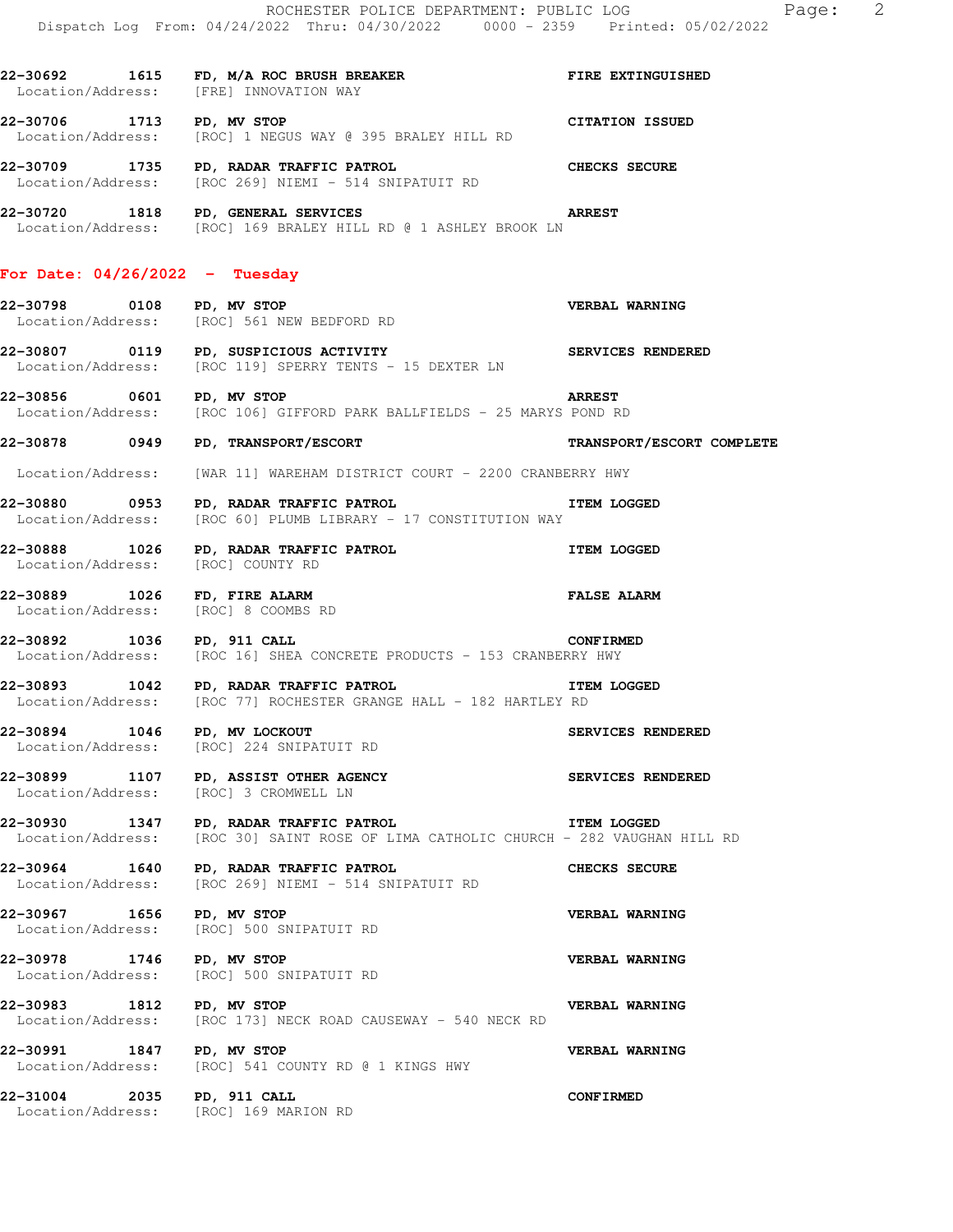### **22-31009 2051 FD, MEDICAL TRANSPORTED TO HOSPITAL**

Location/Address: [ROC 157] SUSAN - 81 SNIPATUIT RD

**22-31047 2307 PD, MV STOP ITEM LOGGED**  Location/Address: [ROC] OPPOSITE OF SEASONS - COUNTY RD

### **For Date: 04/27/2022 - Wednesday**

**22-31178 0955 PD, RADAR TRAFFIC PATROL ITEM LOGGED**  Location/Address: [ROC 77] ROCHESTER GRANGE HALL - 182 HARTLEY RD

**22-31220 1305 PD, RADAR TRAFFIC PATROL ITEM LOGGED**  Location/Address: [ROC 792] 174 NEW BEDFORD - 174 NEW BEDFORD RD

**22-31221 1308 PD, RADAR TRAFFIC PATROL ITEM LOGGED**  Location/Address: [ROC 357] RYAN - 142 NEW BEDFORD RD

**22-31251 1514 PD, ANIMAL CONTROL INVESTIGATED**  Location/Address: [ROC 859] 167 CUSHMAN RD

**22-31280 1731 FD, PUBLIC ASSIST SERVICES RENDERED**  Location/Address: [ROC] 140 HARTLEY RD

**22-31307 2003 PD, SUSPICIOUS ACTIVITY INVESTIGATED**  Location/Address: [ROC 189] LEONARDS POND - 283 MARYS POND RD

**22-31313 2041 PD, MV STOP WRITTEN WARNING**  Location/Address: [ROC] 350 BRALEY HILL RD @ 96 NORTH AVE

**22-31317 2116 PD, MV STOP VERBAL WARNING**  Location/Address: [ROC] 96 NORTH AVE @ 350 BRALEY HILL RD

**22-31337 2225 PD, MV STOP WRITTEN WARNING**  Location/Address: [ROC] 170 NORTH AVE

**22-31342 2241 PD, MV STOP CONSUMERT AND READM VERBAL WARNING**<br>
Location/Address: [ROC 801] 59 MARION RD [ROC 801] 59 MARION RD

**22-31350 2307 PD, MV STOP VERBAL WARNING**  Location/Address: [ROC] CHRISTMAS TREE FARM - NEW BEDFORD RD

## **For Date: 04/28/2022 - Thursday**

**22-31420 0145 PD, SUSPICIOUS ACTIVITY INVESTIGATED**  Location/Address: [ROC 128] SEASONS CORNER MARKET - 8 CRANBERRY HWY

**22-31458 0616 PD, MV STOP VERBAL WARNING**  Location/Address: [ROC 106] GIFFORD PARK BALLFIELDS - 25 MARYS POND RD

**22-31460 0622 PD, MV STOP CONSERVERBAL WARNING**<br>Location/Address: [ROC] 286 NORTH AVE @ 782 SNIPATUIT RD [ROC] 286 NORTH AVE @ 782 SNIPATUIT RD

**22-31468 0711 PD, GENERAL SERVICES SERVICES RENDERED**  Location/Address: [ROC 42] OLD COLONY REGIONAL VOCATIONAL HIGH SCHOOL - 476 NORTH AVE

**22-31482 0824 PD, GENERAL SERVICES SERVICES RENDERED**  Location/Address: [ROC 52] ROCHESTER MEMORIAL SCHOOL - 16 PINE ST

**22-31488 0833 PD, ROAD HAZARD ITEM INCOGED**<br>Location/Address: [ROC] 116 MARYS POND RD @ 113 WALNUT PLAIN RD [ROC] 116 MARYS POND RD @ 113 WALNUT PLAIN RD

**22-31510 0957 PD, ANIMAL CONTROL ITEM LOGGED**  [ROC 18] T&A AMUSEMENTS - 172 PIERCE ST

**22-31542 1356 PD, GENERAL SERVICES ITEM LOGGED**  Location/Address: [ROC 42] OLD COLONY REGIONAL VOCATIONAL HIGH SCHOOL - 476 NORTH AVE

**22-31565 1440 PD, GENERAL SERVICES SERVICES RENDERED**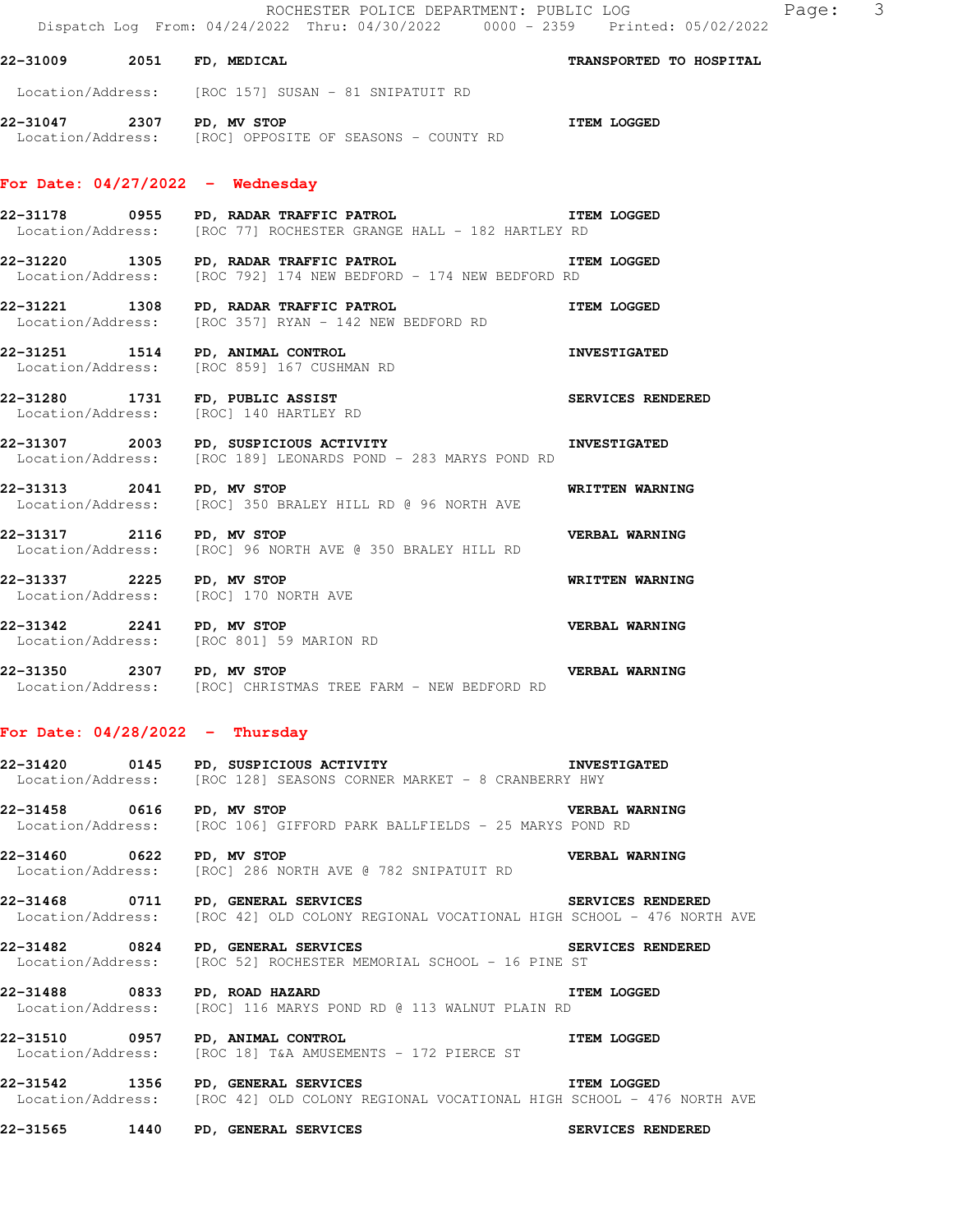ROCHESTER POLICE DEPARTMENT: PUBLIC LOG Page: 4 Dispatch Log From: 04/24/2022 Thru: 04/30/2022 0000 - 2359 Printed: 05/02/2022 Location/Address: [ROC 52] ROCHESTER MEMORIAL SCHOOL - 16 PINE ST **22-31616 1858 PD, MV STOP CITATION ISSUED**  Location/Address: [ROC 6] STEARNS IRRIGATION - 42 CRANBERRY HWY **22-31625 1939 PD, SUSPICIOUS ACTIVITY INVESTIGATED**  Location/Address: [ROC] 8 GERRISH RD **22-31646 2103 PD, MV STOP VERBAL WARNING**  Location/Address: [ROC] 100 NORTH AVE **22-31650 2119 PD, SUSPICIOUS ACTIVITY CONGREGATIONAL CHURCH - 247 NOR<br>Location/Address: [ROC 114] NORTH ROCHESTER CONGREGATIONAL CHURCH - 247 NOR** [ROC 114] NORTH ROCHESTER CONGREGATIONAL CHURCH - 247 NORTH AVE **22-31661 2212 PD, MV STOP SERVICES RENDERED**  Location/Address: [ROC 90] HIGHWAY - 541 COUNTY RD @ 1 KINGS HWY **22-31666 2237 PD, MV STOP CITATION ISSUED**  Location/Address: [ROC 189] LEONARDS POND - 283 MARYS POND RD **For Date: 04/29/2022 - Friday** 22-31772 0344 PD, 911 CALL **CALL SERVICES RENDERED** Location/Address: [ROC 115] COVANTA SEMASS - 141 CRANBERRY HWY **22-31812 0859 PD, MV ERRATIC** 661 NECK RD **UNFOUNDED** Location/Address: [ROC] 566 NORTH AVE @ 661 NECK RD [ROC] 566 NORTH AVE @ 661 NECK RD **22-31857 1033 PD, MV DISABLED SERVICES RENDERED**  Location/Address: [ROC 52] ROCHESTER MEMORIAL SCHOOL - 16 PINE ST **22-31895 1300 PD, PANIC ALARM CONFIRMED**  Location/Address: [ROC 93] ROCHESTER TOWN HALL ANNEX - 37 MARION RD **22-31913 1432 PD, MV STOP VERBAL WARNING**  Location/Address: [ROC] 77 MARION RD **22-31920 1500 PD, MV LOCKOUT SERVICES RENDERED**<br>Location/Address: [ROC 27] SIPPICAN ROD & GUN CLUB - 215 DEXTER LN [ROC 27] SIPPICAN ROD & GUN CLUB - 215 DEXTER LN **22-31921 1510 PD, FOLLOW UP ITEM LOGGED**  Location/Address: [ROC 1] ROCHESTER POLICE STATION - 29 DEXTER LN **22-31925 1532 PD, ANIMAL CONTROL ITEM LOGGED**  Location/Address: [ROC] 85 WALNUT PLAIN RD **22-31941 1656 PD, RADAR TRAFFIC PATROL CHECKS SECURE**  Location/Address: [ROC] SNIPATUIT RD **22-31942 1657 PD, ANIMAL CONTROL REFER TO OTHER AGENCY**  Location/Address: [ROC] 380 WALNUT PLAIN RD **22-31971 1902 PD, MV STOP VERBAL WARNING**  Location/Address: [ROC] 244 MENDELL RD @ 1 SARAH SHERMAN RD **22-31983 2011 PD, MV STOP ITEM LOGGED**  Location/Address: [ROC 17] ROCHESTER POST OFFICE - 603 NEW BEDFORD RD

**22-31995 2055 PD, MV STOP VERBAL WARNING**  Location/Address: [ROC 136] QUITICUS SOLAR FARM - 33 NORTH AVE

**22-32002 2126 PD, MV STOP CONCLU**SE RD @ 1 SARA BETH LN **VERBAL WARNING**<br>
Location/Address: [ROC] 521 ROUNSEVILLE RD @ 1 SARA BETH LN [ROC] 521 ROUNSEVILLE RD @ 1 SARA BETH LN

**22-32008 2158 PD, MV STOP**<br>Location/Address: [ROC 2] ROCHESTER TOWN HALL - 1 CONSTITUTION WAY [ROC 2] ROCHESTER TOWN HALL - 1 CONSTITUTION WAY

**22-32029 2330 PD, MV STOP ITEM LOGGED**  Location/Address: [ROC] NEGUS WAY